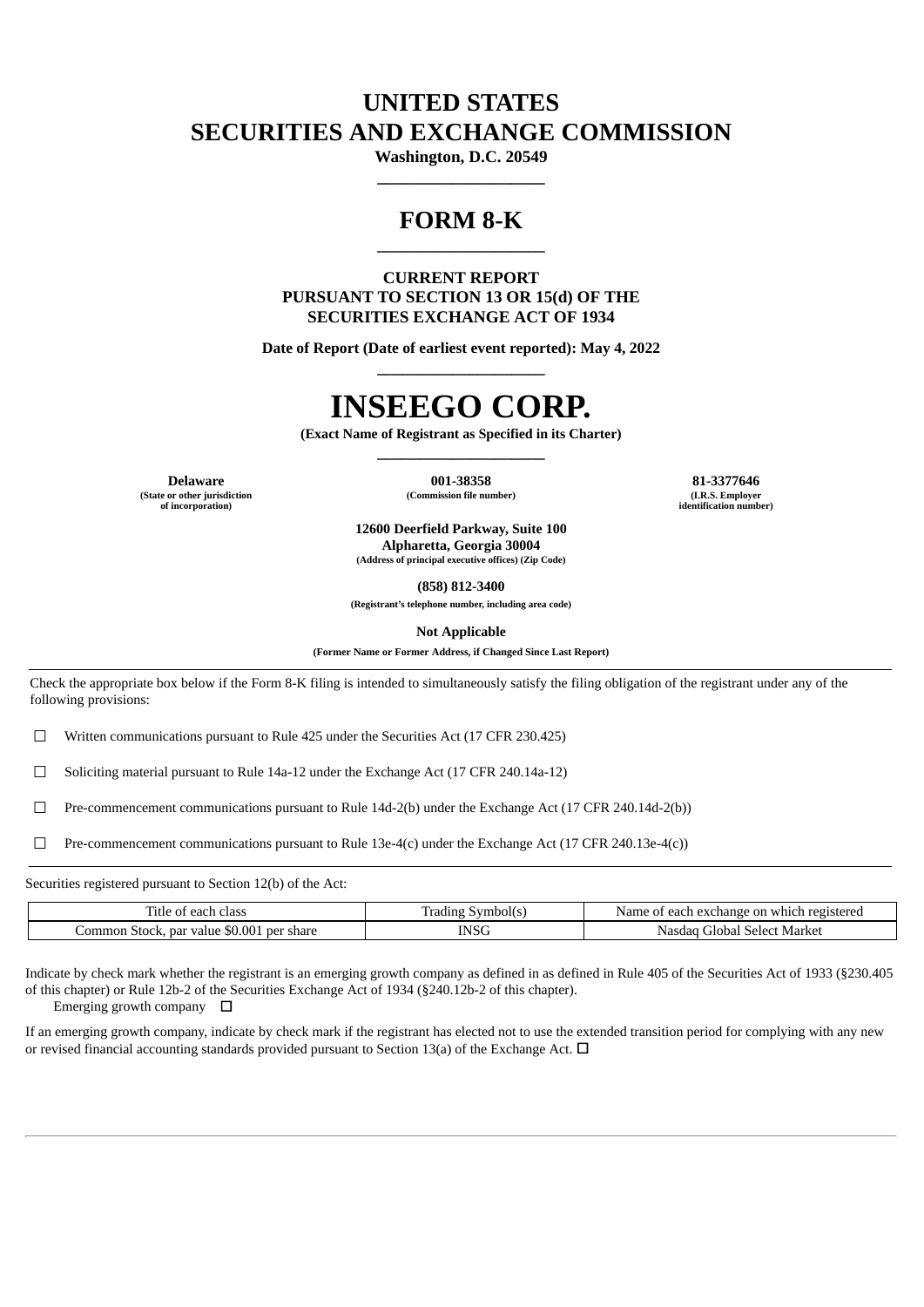### **Item 2.02. Results of Operations and Financial Condition.**

The information in "Item 2.02 Results of Operations and Financial Condition" of this Current Report on Form 8-K and in Exhibit 99.1, attached hereto, is furnished and shall not be deemed "filed" for purposes of Section 18 of the Securities Exchange Act of 1934, as amended (the "Exchange Act"), or otherwise subject to the liabilities of that section. It may be incorporated by reference in a filing under the Exchange Act or the Securities Act of 1933, as amended, only if such subsequent filing specifically references such disclosure in this Form 8-K.

On May 4, 2022, Inseego Corp. issued a press release containing preliminary financial results for the quarter ended March 31, 2022.

#### **Item 9.01. Financial Statements and Exhibits.**

*(d) Exhibits.*

99.1 Press release, dated May 4, 2022, containing Inseego Corp. [preliminary](#page-3-0) financial results for the quarter ended March 31, 2022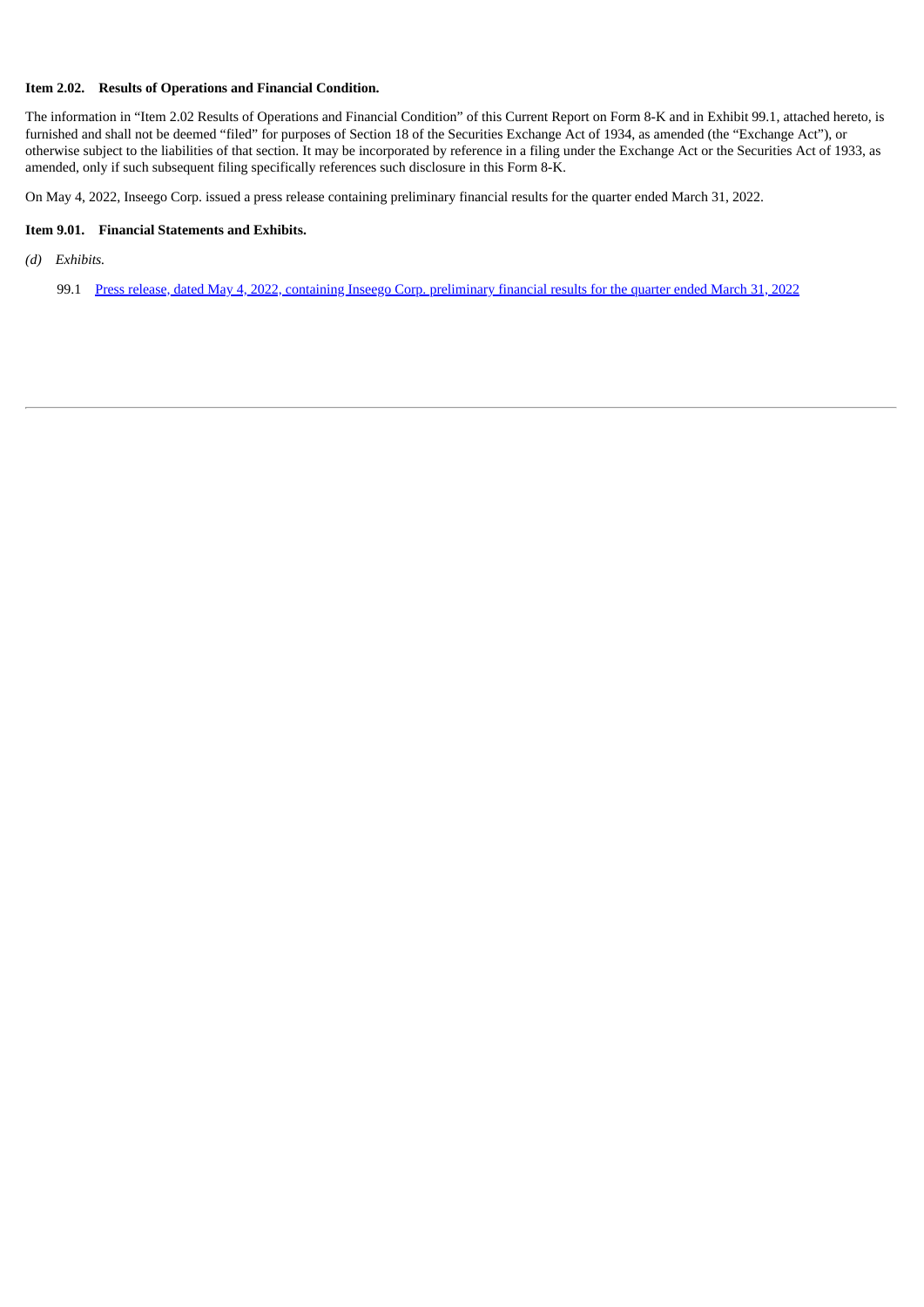## **SIGNATURES**

Pursuant to the requirements of the Securities Exchange Act of 1934, as amended, the registrant has duly caused this report to be signed on its behalf by the undersigned hereunto duly authorized.

Date: May 4, 2022

**Inseego Corp.**

By: /s/ Robert G. Barbieri Robert G. Barbieri

Chief Financial Officer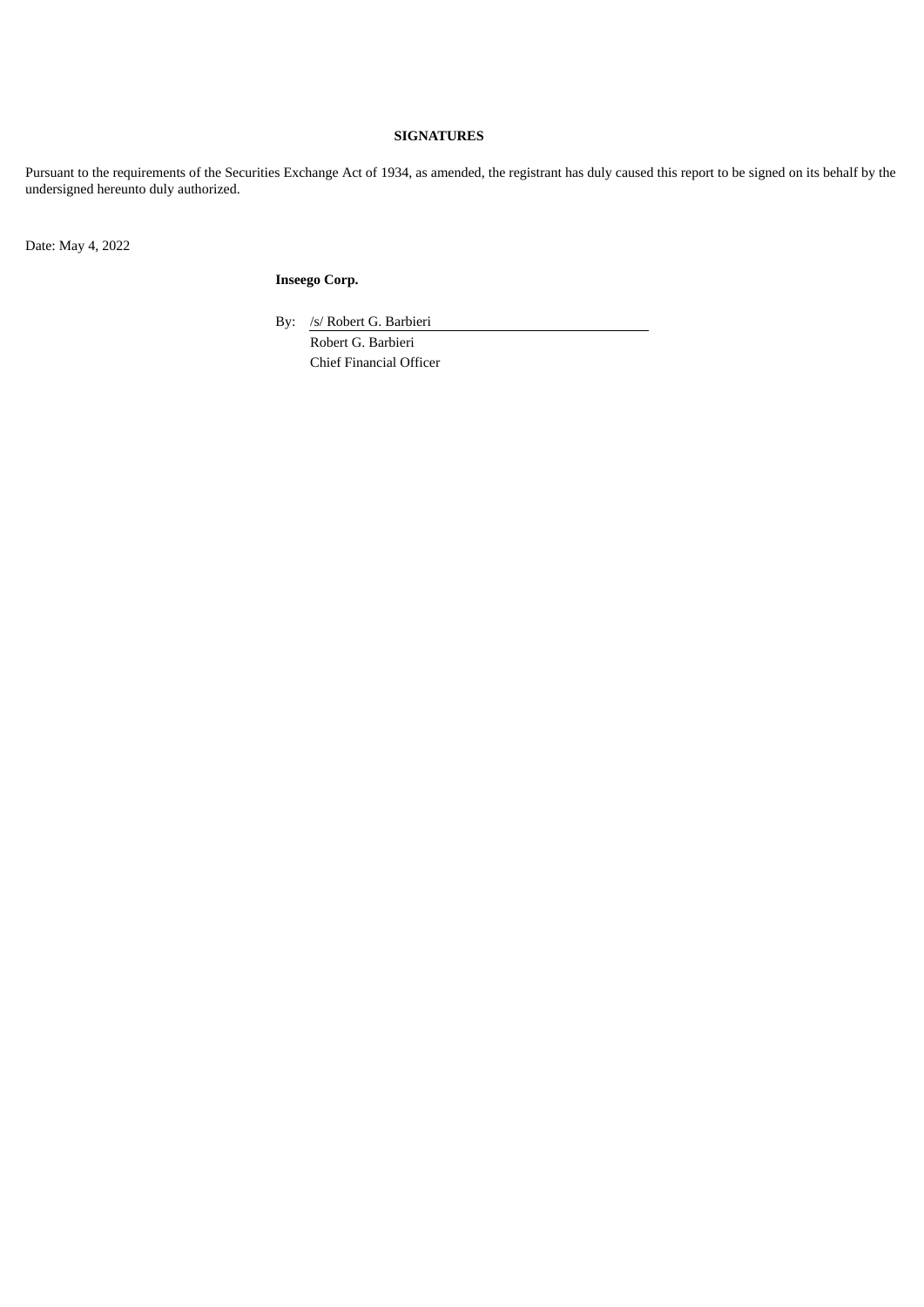# <span id="page-3-0"></span>inseego

## **Inseego Reports First Quarter 2022 Financial Results**

*5G revenue growth of 142% year-over-year 5G and software solutions reflect 67% of total revenue, up 68% year-over-year Large enterprise customers starting deployments of 5G enterprise solutions*

SAN DIEGO—May 4, 2022—Inseego Corp. (Nasdaq: INSG) (the "Company"), a leader in 5G and intelligent IoT device-to-cloud solutions, today reported its results for the first quarter ended March 31, 2022. The Company reported first quarter net revenue of \$61.4 million, GAAP operating loss of \$21.8 million, GAAP net loss of \$25.9 million, GAAP net loss of \$0.24 per share, adjusted EBITDA of negative \$3.3 million, and non-GAAP net loss of \$0.11 per share. Cash and cash equivalents at quarter end, including restricted cash, was \$45.2 million.

"Inseego delivered solid results in the quarter, and we are pleased with our execution, especially in the current global supply chain environment," said Ashish Sharma, CEO of Inseego. "We continue to be the 5G partner of choice for carriers in North America and a growing number of international markets. Importantly, we are making very good progress with large enterprise customers in multiple verticals, and are confident in achieving our objective to be the leading 5G solutions provider for the enterprise market."

## **Business Highlights**

- 5G revenue up 142% year-over-year
- Continued market expansion
	- 5G MiFi® M2000 launch with Zain KSA in Saudi Arabia
	- 5G MiFi® M2000 launch with Telus in Canada
	- Inseego Wavemaker™ 5G outdoor CPE FW2010e launch with UScellular in April 2022
- Multiple 5G FWA solutions now certified with T-Mobile, Verizon, and AT&T including FirstNet®
- Won a new 5G carrier customer in the Nordic region
- Several enterprises commencing sizeable deployments of Inseego 5G enterprise solutions
- Numerous 5G deployments of next generation devices slated for second half of 2022

## **Corporate Highlights**

– Chuck Becher appointed SVP and GM of Carrier Solutions

"We achieved solid financial results in the first quarter, driving strong double-digit revenue growth.This growth reflects the ongoing demand across our portfolio of cloud-managed 5G fixed and mobile solutions," said Bob Barbieri, chief financial officer of Inseego. "Our gross margin improved from the previous quarter reflecting a higher mix of 5G products and continued execution in managing our supply chain."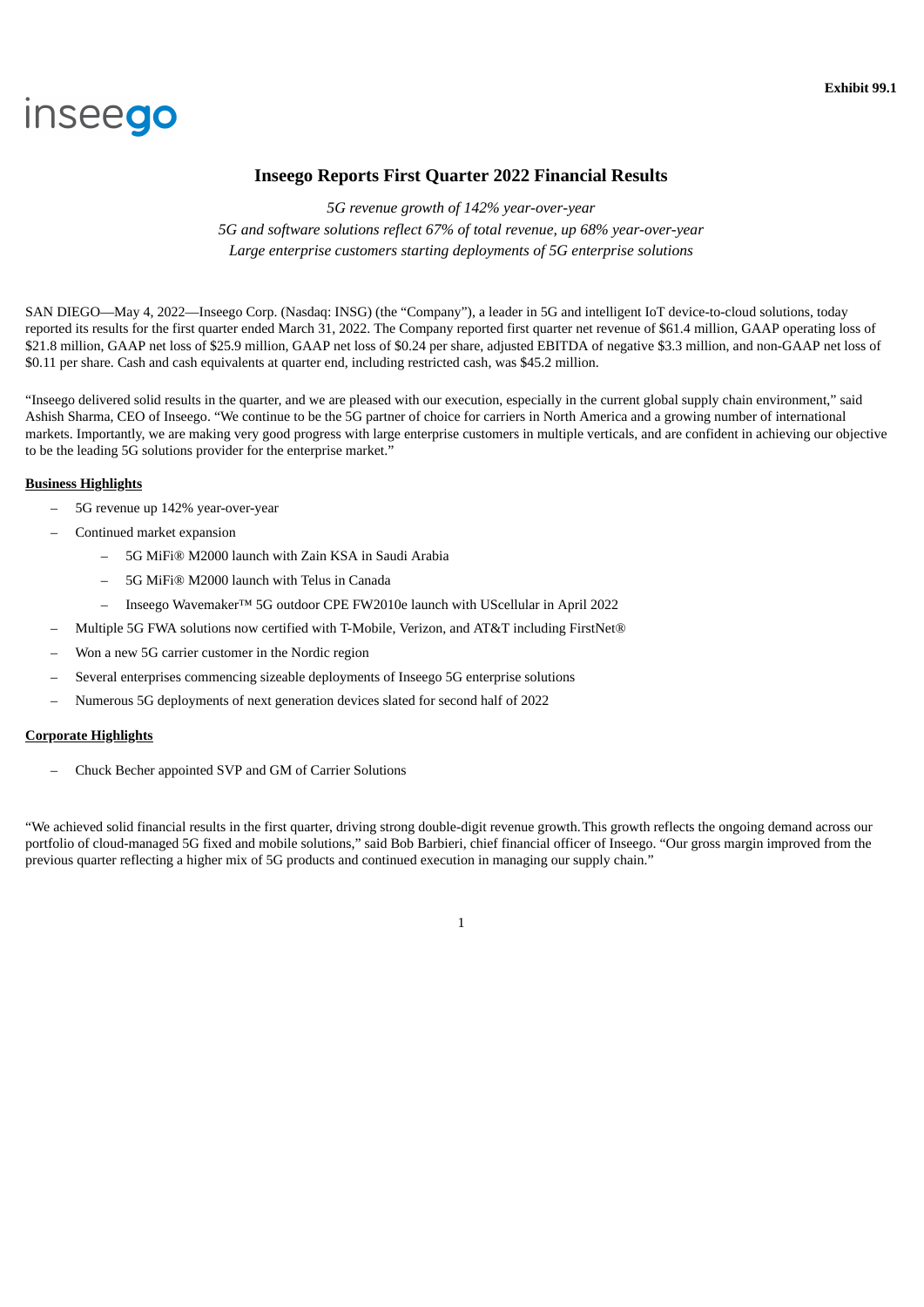## **Conference Call Information**

Inseego will host a conference call and live webcast for analysts and investors today at 4:30 p.m. ET. A Q&A session with analysts will be held live directly after the prepared remarks. To access the conference call:

- Online, visit https://investor.inseego.com/events-presentations
- Phone-only participants can pre-register by navigating to https://dpregister.com/sreg/10163571/f132f90e85
- Those without internet access or unable to pre-register may dial-in by calling:
	- In the United States, call 1-844-282-4463
	- International parties can access the call at 1-412-317-5613

An audio replay of the conference call will be available beginning one hour after the call throughMay 18, 2022. To hear the replay, parties inthe United Statesmay call 1-877-344-7529 and enter access code 5587893 followed by the # key. International parties may call 1-412-317-0088. In addition, the Inseego Corp. press release will be accessible from the Company's website before the conference call begins.

#### **About Inseego Corp.**

Inseego Corp. (Nasdaq: INSG) is an industry leader in smart device-to-cloud solutions that extend the 5G network edge, enabling broader 5G coverage, multi-gigabit data speeds, low latency and strong security to deliver highly reliable internet access. Our innovative mobile broadband, fixed wireless access (FWA) solutions, and software platform incorporate the most advanced technologies (including 5G, 4G LTE, Wi-Fi 6 and others) into a wide range of products that provide robust connectivity indoors, outdoors and in the harshest industrial environments. Designed and developed in the USA, Inseego products and SaaS solutions build on the company's patented technologies to provide the highest quality wireless connectivity for service providers, enterprises, and government entities worldwide. www.inseego.com #Putting5GtoWork

©2022. Inseego Corp. All rights reserved. The Inseego name and logo, MiFi and Inseego Wavemaker are registered trademarks and trademarks of Inseego Corp. Other company, product or service names mentioned herein are the trademarks of their respective owners.

#### **Cautionary Note Regarding Forward-Looking Statements**

Some of the information presented in this news release may constitute forward-looking statements within the meaning of the Private Securities Litigation Reform Act of 1995. In this context, forward-looking statements often address expected future business and financial performance and often contain words such as "may," "estimate," "anticipate," "believe," "expect," "intend," "plan," "project," "will" and similar words and phrases indicating future results. The information presented in this news release related to our future business outlook, the future demand for our products, as well as other statements that are not purely statements of historical fact, are forward-looking in nature. These forward-looking statements are made on the basis of management's current expectations, assumptions, estimates and projections and are subject to significant risks and uncertainties that could cause actual results to differ materially from those anticipated in such forward-looking statements. We therefore cannot guarantee future results, performance or achievements. Actual results could differ materially from our expectations.

Factors that could cause actual results to differ materially from the Company's expectations include: (1) the future demand for wireless broadband access to data and asset management software and services; (2) the growth of wireless wide-area networking and asset management software and services; (3) customer and end-user acceptance of the Company's current product and service offerings and market demand for the Company's anticipated new product and service offerings; (4) increased competition and pricing pressure from participants in the markets in which the Company is engaged; (5) dependence on third-party manufacturers and key component suppliers worldwide; (6) the impact that new or adjusted tariffs may have on the cost of components or our products, and our ability to sell products internationally; (7) the impact of fluctuations of foreign currency exchange rates; (8) the impact of geopolitical instability and supply chain challenges on our ability to source components and manufacture our products; (9) unexpected liabilities or expenses; (10) the Company's ability to introduce new products and services in a timely manner, including the ability to develop and launch 5G products at the speed and functionality required by our customers; (11) litigation, regulatory and IP developments related to our products or components of our products; (12) dependence on a small number of customers for a significant portion of the Company's revenues and accounts receivable; (13) the Company's ability to raise additional financing when the Company requires capital for operations or to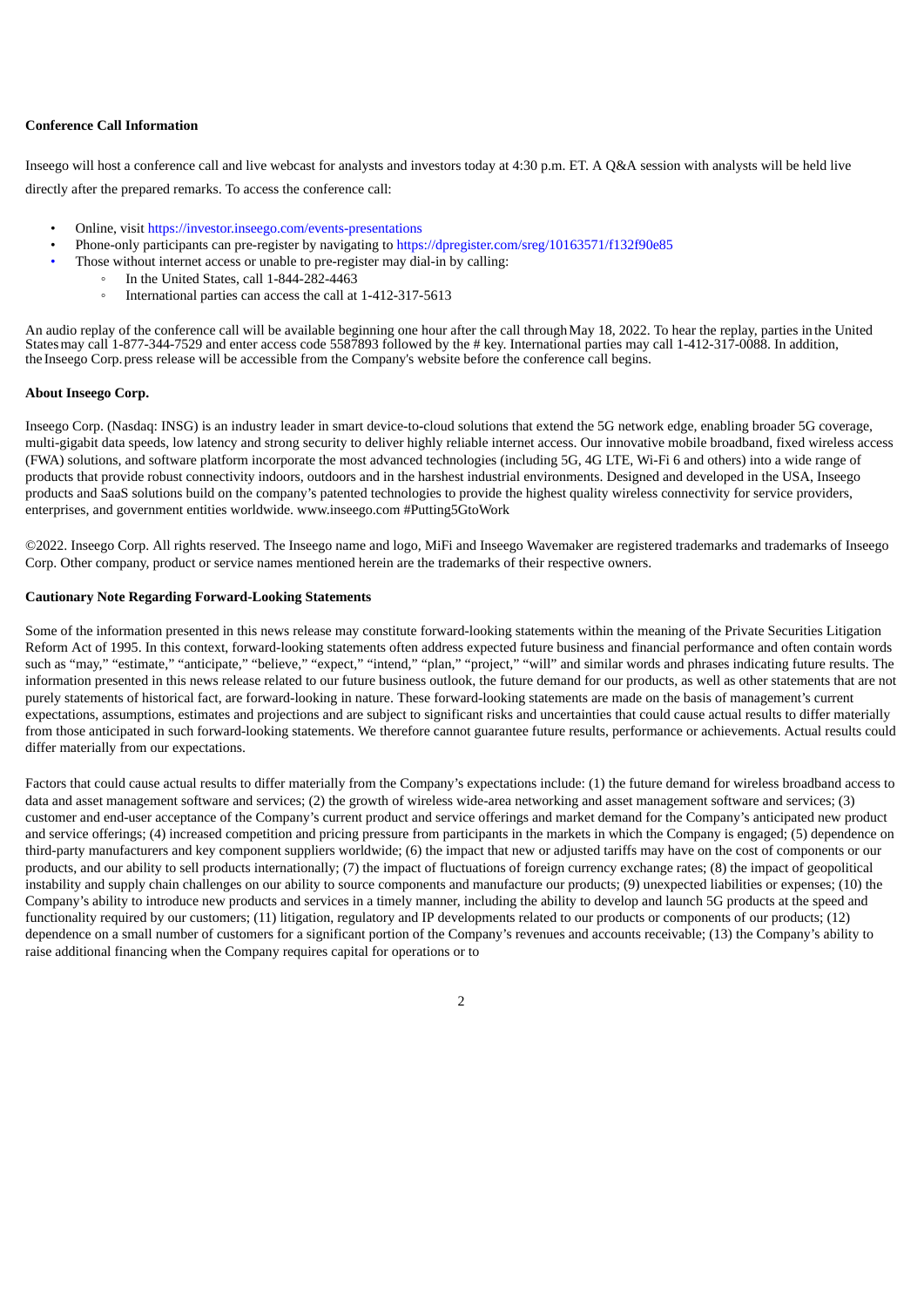satisfy corporate obligations; (14) the Company's plans and expectations relating to acquisitions, divestitures, strategic relationships, international expansion, software and hardware developments, personnel matters, and cost containment initiatives, including restructuring activities and the timing of their implementations; (15) the global semiconductor shortage and any related price increases or supply chain disruptions, and (16) the potential impact of COVID-19 on the business.

These factors, as well as other factors set forth as risk factors or otherwise described in the reports filed by the Company with the SEC (available at www.sec.gov), could cause actual results to differ materially from those expressed in the Company's forward-looking statements. The Company assumes no obligation to update publicly any forward-looking statements for any reason, even if new information becomes available or other events occur in the future, except as otherwise required pursuant to applicable law and our on-going reporting obligations under the Securities Exchange Act of 1934, as amended.

#### **Non-GAAP Financial Measures**

Inseego Corp. has provided financial information in this news release that has not been prepared in accordance with GAAP. Adjusted EBITDA, non-GAAP net loss, non-GAAP net loss per share and non-GAAP operating costs and expenses exclude preferred stock dividends, share-based compensation expense, amortization of intangible assets purchased through acquisitions, amortization of discount and issuance costs related to the Company's 2025 Notes, fair value adjustments on derivative instruments, a one-time prior period adjustment related to unamortized debt discount and loss on debt extinguishment relating to the Company's 2022 Notes, and other non-recurring legal expenses. Adjusted EBITDA also excludes interest, taxes, depreciation and amortization (unrelated to acquisitions, the 2025 Notes), foreign exchange gains and losses, and other.

Adjusted EBITDA, non-GAAP net loss, non-GAAP net loss per share and non-GAAP operating costs and expenses are supplemental measures of our performance that are not required by, or presented in accordance with, GAAP. These non-GAAP financial measures have limitations as an analytical tool and are not intended to be used in isolation or as a substitute for operating expenses, net loss, net loss per share or any other performance measure determined in accordance with GAAP. We present these non-GAAP financial measures because we consider each to be an important supplemental measure of our performance.

Management uses these non-GAAP financial measures to make operational decisions, evaluate the Company's performance, prepare forecasts and determine compensation. Further, management believes that both management and investors benefit from referring to these non-GAAP financial measures in assessing the Company's performance when planning, forecasting and analyzing future periods. Share-based compensation expenses are expected to vary depending on the number of new incentive award grants issued to both current and new employees, the number of such grants forfeited by former employees, and changes in the Company's stock price, stock market volatility, expected option term and risk-free interest rates, all of which are difficult to estimate. In calculating non-GAAP financial measures, management excludes certain non-cash and one-time items in order to facilitate comparability of the Company's operating performance on a period-to-period basis because such expenses are not, in management's view, related to the Company's ongoing operating performance. Management uses this view of the Company's operating performance for purposes of comparison with its business plan and individual operating budgets and in the allocation of resources.

The Company further believes that these non-GAAP financial measures are useful to investors in providing greater transparency to the information used by management in its operational decision-making. The Company believes that the use of these non-GAAP financial measures also facilitates a comparison of our underlying operating performance with that of other companies in our industry, which use similar non-GAAP financial measures to supplement their GAAP results.

In the future, the Company expects to continue to incur expenses similar to the non-GAAP adjustments described above, and exclusion of these items in the presentation of our non-GAAP financial measures should not be construed as an inference that these costs are unusual, infrequent or non-recurring. Investors and potential investors are cautioned that there are material limitations associated with the use of non-GAAP financial measures as an analytical tool. The limitations of relying on non-GAAP financial measures include, but are not limited to, the fact that other companies, including other companies in our industry, may calculate non-GAAP financial measures differently than we do, limiting their usefulness as a comparative tool.

Investors and potential investors are encouraged to review the reconciliation of our non-GAAP financial measures contained within this news release with our GAAP financial results.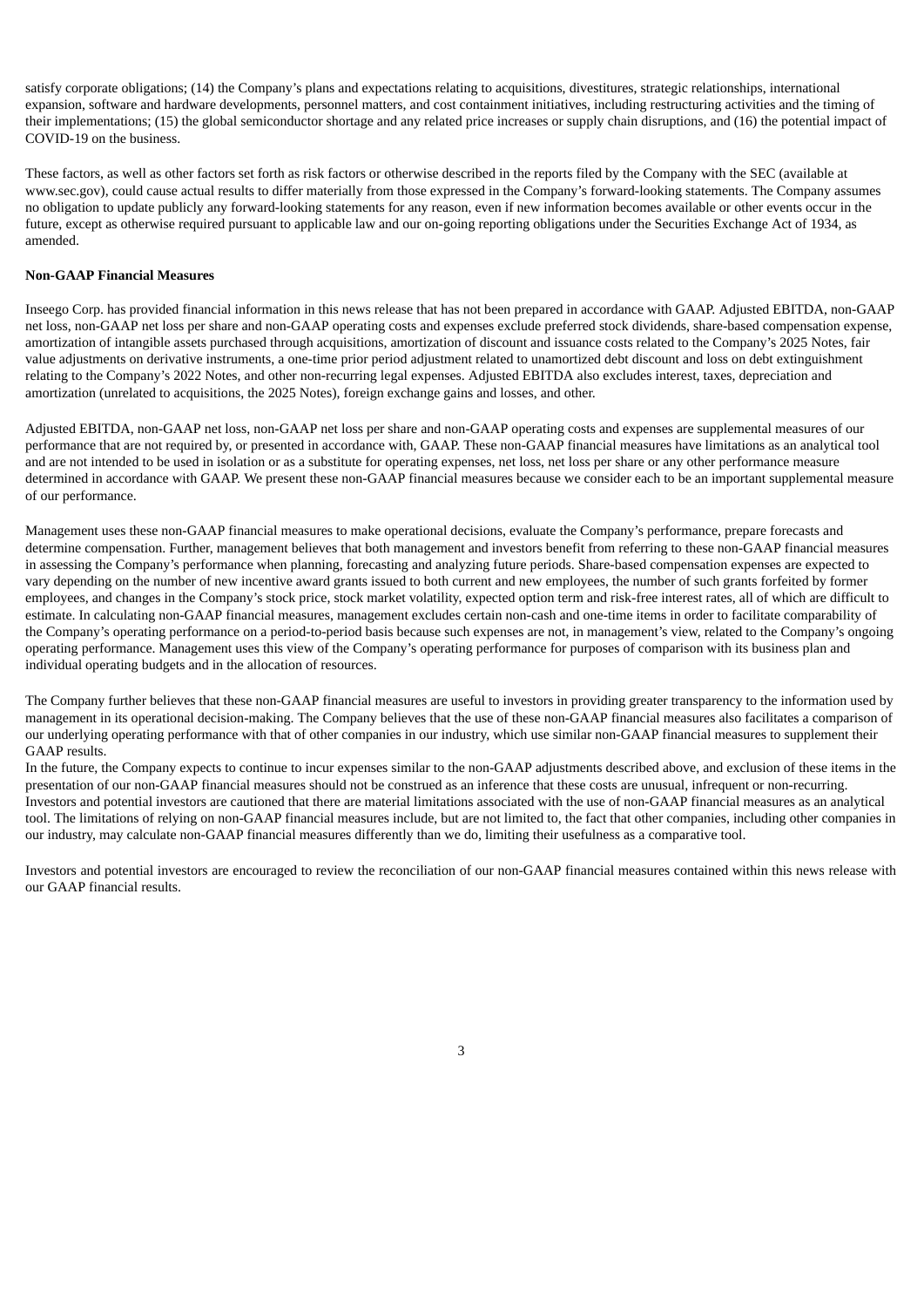**Inseego Corp. Media Contact:** Anette Gaven +1 (619) 993-3058 Anette.Gaven@inseego.com

## **Investor Relations Contact:** Kevin Liu

(626) 657-0013 Investor.Relations@inseego.com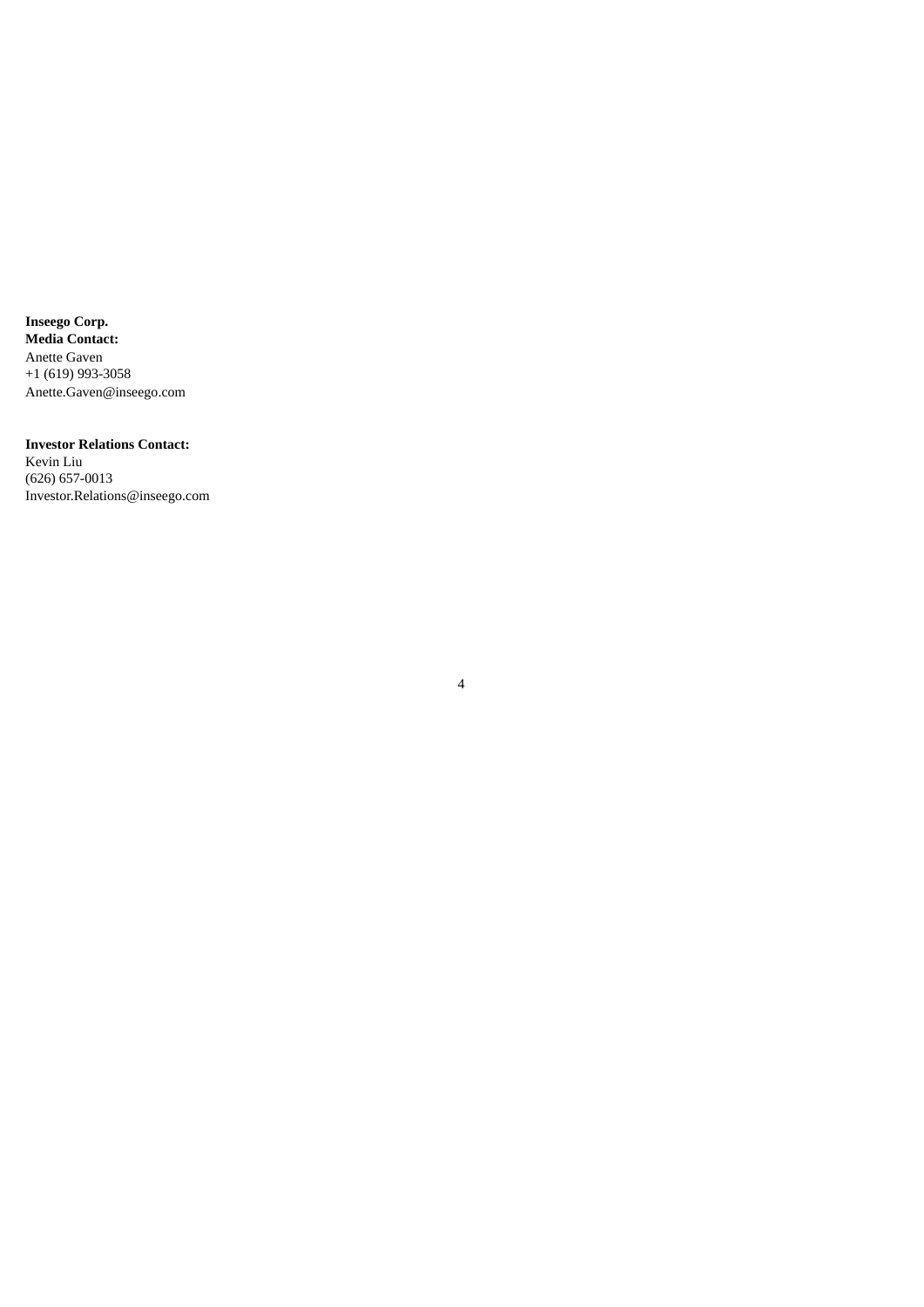## **INSEEGO CORP. CONDENSED CONSOLIDATED STATEMENTS OF OPERATIONS**

#### (In thousands, except share and per share data)

(Unaudited)

|                                                                           |                 | <b>Three Months Ended</b><br>March 31, |
|---------------------------------------------------------------------------|-----------------|----------------------------------------|
|                                                                           | 2022            | 2021                                   |
| Net revenues:                                                             |                 |                                        |
| <b>IoT &amp; Mobile Solutions</b>                                         | \$<br>54,505    | - \$<br>42,959                         |
| <b>Enterprise SaaS Solutions</b>                                          | 6,879           | 14,638                                 |
| Total net revenues                                                        | 61,384          | 57,597                                 |
| Cost of net revenues:                                                     |                 |                                        |
| <b>IoT &amp; Mobile Solutions</b>                                         | 42,903          | 33,442                                 |
| <b>Enterprise SaaS Solutions</b>                                          | 3,233           | 5,682                                  |
| Total cost of net revenues                                                | 46,136          | 39,124                                 |
| Gross profit                                                              | 15,248          | 18,473                                 |
| Operating costs and expenses:                                             |                 |                                        |
| Research and development                                                  | 18,560          | 14,555                                 |
| Sales and marketing                                                       | 9,773           | 11,004                                 |
| General and administrative                                                | 8,238           | 8,644                                  |
| Amortization of purchased intangible assets                               | 444             | 466                                    |
| Total operating costs and expenses                                        | 37,015          | 34,669                                 |
| <b>Operating loss</b>                                                     | (21,767)        | (16, 196)                              |
| Other (expense) income:                                                   |                 |                                        |
| Loss on debt conversion and extinguishment, net                           | (450)           | (432)                                  |
| Interest expense, net                                                     | (2,923)         | (1, 845)                               |
| Other (expense) income, net                                               | (405)           | 1,735                                  |
| Loss before income taxes                                                  | (25, 545)       | (16, 738)                              |
| Income tax (benefit) provision                                            | (322)           | 221                                    |
| Net loss                                                                  | (25, 223)       | (16,959)                               |
| Less: Net income attributable to noncontrolling interests                 |                 | (214)                                  |
| Net loss attributable to Inseego Corp.                                    | (25, 223)       | (17, 173)                              |
| Series E preferred stock dividends                                        | (661)           | (867)                                  |
| Net loss attributable to common stockholders                              | (25, 884)<br>\$ | \$<br>(18,040)                         |
| Per share data:                                                           |                 |                                        |
| Net loss per common share:                                                |                 |                                        |
| Basic and diluted                                                         | (0.24)<br>S     | (0.18)<br>- \$                         |
| Weighted-average shares used in computation of net loss per common share: |                 |                                        |
| <b>Basic and diluted</b>                                                  | 105,649,419     | 101,370,433                            |
|                                                                           |                 |                                        |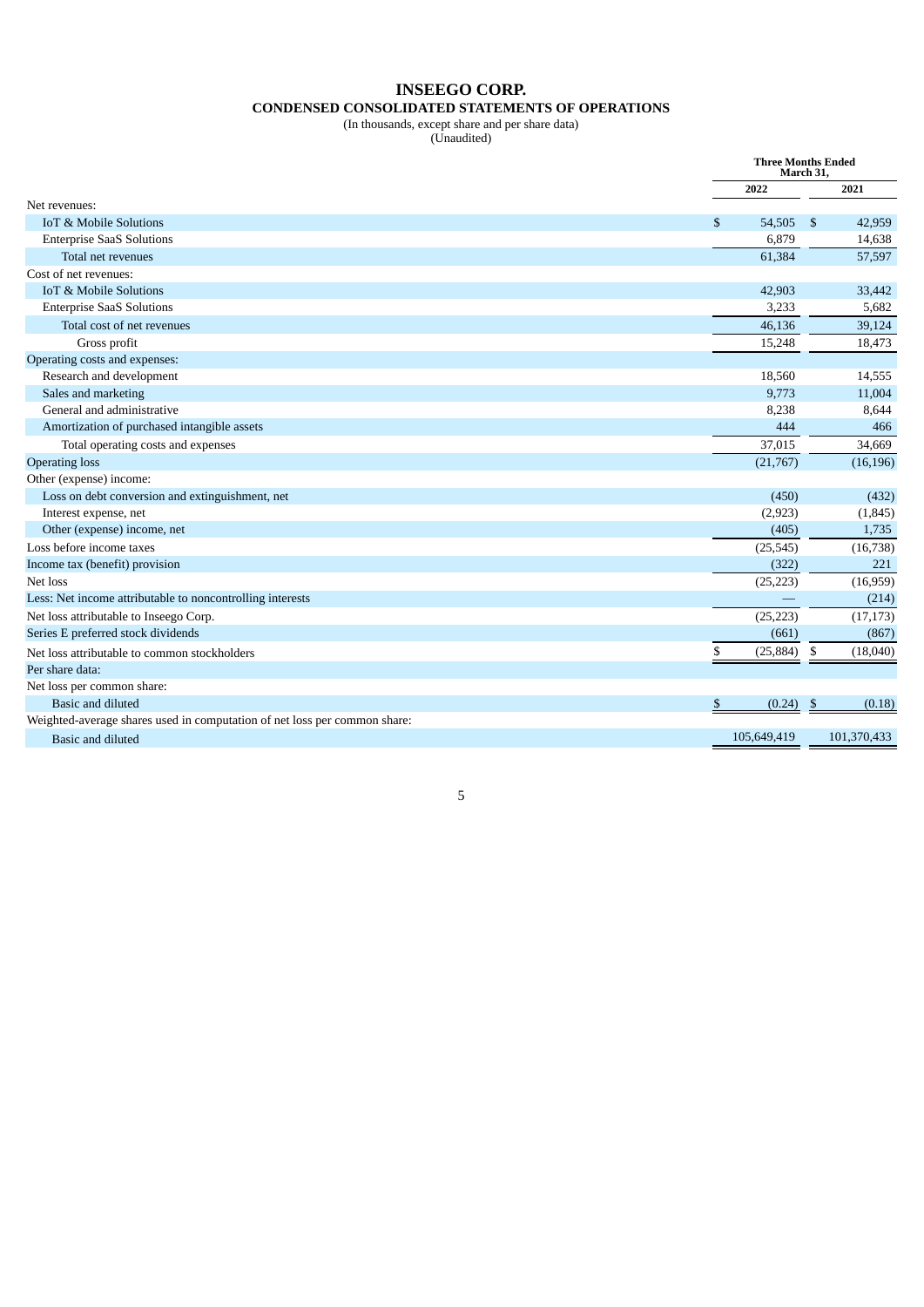## **INSEEGO CORP. CONDENSED CONSOLIDATED BALANCE SHEETS** (In thousands)

(Unaudited)

|                                                |    | March 31,  |                | December 31, |  |
|------------------------------------------------|----|------------|----------------|--------------|--|
|                                                |    | 2022       |                | 2021         |  |
| <b>ASSETS</b>                                  |    |            |                |              |  |
| Current assets:                                |    |            |                |              |  |
| Cash and cash equivalents                      | \$ | 41,520     | $\mathfrak{F}$ | 46,474       |  |
| Restricted cash                                |    | 3,661      |                | 3,338        |  |
| Accounts receivable, net                       |    | 21,723     |                | 26,781       |  |
| Inventories                                    |    | 37,474     |                | 37,402       |  |
| Prepaid expenses and other                     |    | 10,944     |                | 13,624       |  |
| Total current assets                           |    | 115,322    |                | 127,619      |  |
| Property, plant and equipment, net             |    | 7,828      |                | 8,102        |  |
| Rental assets, net                             |    | 4,713      |                | 4,575        |  |
| Intangible assets, net                         |    | 46,318     |                | 46,995       |  |
| Goodwill                                       |    | 21,922     |                | 20,336       |  |
| Right-of-use assets, net                       |    | 7,699      |                | 7,839        |  |
| Other assets                                   |    | 378        |                | 377          |  |
| <b>Total assets</b>                            | \$ | 204,180    | \$             | 215,843      |  |
| <b>LIABILITIES AND STOCKHOLDERS' DEFICIT</b>   |    |            |                |              |  |
| Current liabilities:                           |    |            |                |              |  |
| Accounts payable                               | \$ | 40,096     | \$             | 48,577       |  |
| Accrued expenses and other current liabilities |    | 32,485     |                | 26,253       |  |
| Total current liabilities                      |    | 72,581     |                | 74,830       |  |
| Long-term liabilities:                         |    |            |                |              |  |
| 2025 Notes, net                                |    | 157,629    |                | 157,866      |  |
| Deferred tax liabilities, net                  |    | 1,051      |                | 852          |  |
| Other long-term liabilities                    |    | 7,109      |                | 7,149        |  |
| <b>Total liabilities</b>                       |    | 238,370    |                | 240,697      |  |
| Commitments and contingencies                  |    |            |                |              |  |
| Stockholders' deficit:                         |    |            |                |              |  |
| Preferred stock                                |    |            |                |              |  |
| Common stock                                   |    | 107        |                | 105          |  |
| Additional paid-in capital                     |    | 784,267    |                | 770,619      |  |
| Accumulated other comprehensive loss           |    | (5,633)    |                | (8,531)      |  |
| Accumulated deficit                            |    | (812, 931) |                | (787, 047)   |  |
| Total stockholders' deficit                    |    | (34, 190)  |                | (24, 854)    |  |
| Total liabilities and stockholders' deficit    | \$ | 204,180    | \$             | 215,843      |  |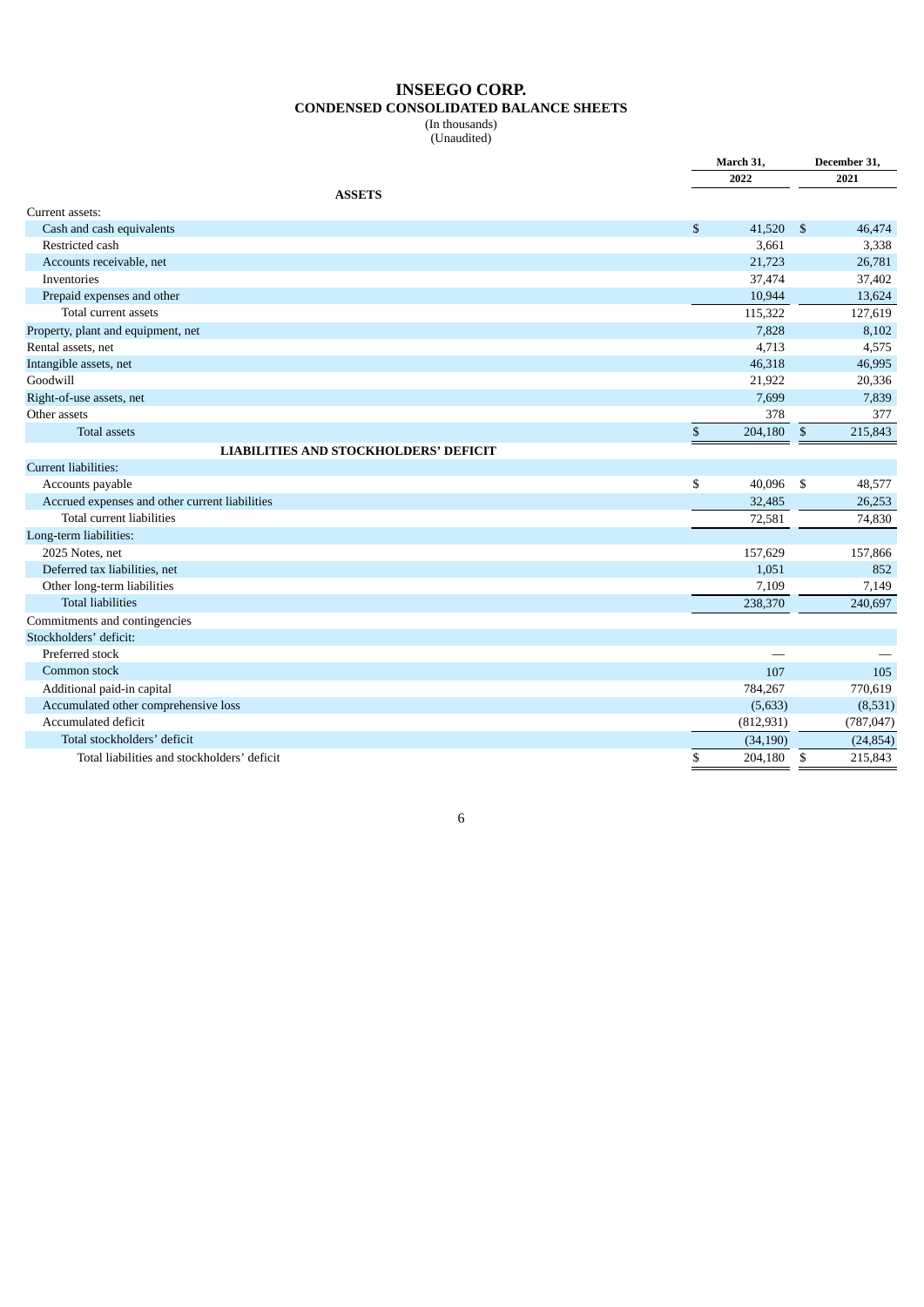## **INSEEGO CORP. CONDENSED CONSOLIDATED STATEMENTS OF CASH FLOWS**

(In thousands) (Unaudited)

|                                                                                                                           | <b>Three Months Ended</b><br>March 31, |               |              |          |
|---------------------------------------------------------------------------------------------------------------------------|----------------------------------------|---------------|--------------|----------|
|                                                                                                                           |                                        | 2022          |              | 2021     |
| Cash flows from operating activities:                                                                                     |                                        |               |              |          |
| Net loss                                                                                                                  | \$                                     | $(25,223)$ \$ |              | (16,959) |
| Adjustments to reconcile net loss to net cash provided by (used in) operating activities:                                 |                                        |               |              |          |
| Depreciation and amortization                                                                                             |                                        | 7,243         |              | 6,230    |
| Fair value adjustment on derivative instrument                                                                            |                                        | (609)         |              | (1,951)  |
| Provision for bad debts, net of recoveries                                                                                |                                        | (14)          |              | 101      |
| Provision for excess and obsolete inventory                                                                               |                                        | 247           |              | (173)    |
| Share-based compensation expense                                                                                          |                                        | 11,199        |              | 9,098    |
| Amortization of debt discount and debt issuance costs                                                                     |                                        | 1,650         |              | 374      |
| Loss on debt conversion and extinguishment, net                                                                           |                                        | 450           |              | 432      |
| Deferred income taxes                                                                                                     |                                        | 189           |              | 326      |
| Right-of-use assets                                                                                                       |                                        | 342           |              | 512      |
| Other                                                                                                                     |                                        |               |              | 107      |
| Changes in assets and liabilities, net of effects of divestiture:                                                         |                                        |               |              |          |
| Accounts receivable                                                                                                       |                                        | 5,477         |              | 2,668    |
| Inventories                                                                                                               |                                        | (355)         |              | (5, 414) |
| Prepaid expenses and other assets                                                                                         |                                        | 2,701         |              | 1,198    |
| Accounts payable                                                                                                          |                                        | (10, 400)     |              | (1, 937) |
| Accrued expenses, income taxes, and other                                                                                 |                                        | 6,819         |              | 6,898    |
| <b>Operating lease liabilities</b>                                                                                        |                                        | (354)         |              | (537)    |
| Net cash (used in) provided by operating activities                                                                       |                                        | (638)         |              | 973      |
| Cash flows from investing activities:                                                                                     |                                        |               |              |          |
| Acquisition of noncontrolling interest                                                                                    |                                        |               |              | (116)    |
| Purchases of property, plant and equipment                                                                                |                                        | (763)         |              | (1, 324) |
| Proceeds from the sale of property, plant and equipment                                                                   |                                        |               |              | 21       |
| Additions to capitalized software development costs                                                                       |                                        | (3, 127)      |              | (7, 977) |
| Net cash used in investing activities                                                                                     |                                        | (3,890)       |              | (9,396)  |
| Cash flows from financing activities:                                                                                     |                                        |               |              |          |
| Net borrowing of bank and overdraft facilities                                                                            |                                        | (54)          |              | 263      |
| Principal payments under finance lease obligations                                                                        |                                        | (62)          |              |          |
| Proceeds from a public offering, net of issuance costs                                                                    |                                        |               |              | 29,428   |
| Principal repayments on financed other assets                                                                             |                                        | (1,007)       |              | (1,237)  |
| Proceeds from stock option exercises and employee stock purchase plan, net of taxes paid on vested restricted stock units |                                        | 63            |              | 1,093    |
| Net cash (used in) provided by financing activities                                                                       |                                        | (1,060)       |              | 29,547   |
| Effect of exchange rates on cash                                                                                          |                                        | 957           |              | (1,589)  |
| Net (decrease) increase in cash, cash equivalents and restricted cash                                                     |                                        | (4,631)       |              | 19,535   |
| Cash, cash equivalents and restricted cash, beginning of period                                                           |                                        | 49,812        |              | 40,015   |
| Cash, cash equivalents and restricted cash, end of period                                                                 | \$                                     | 45,181        | $\mathbf{s}$ | 59,550   |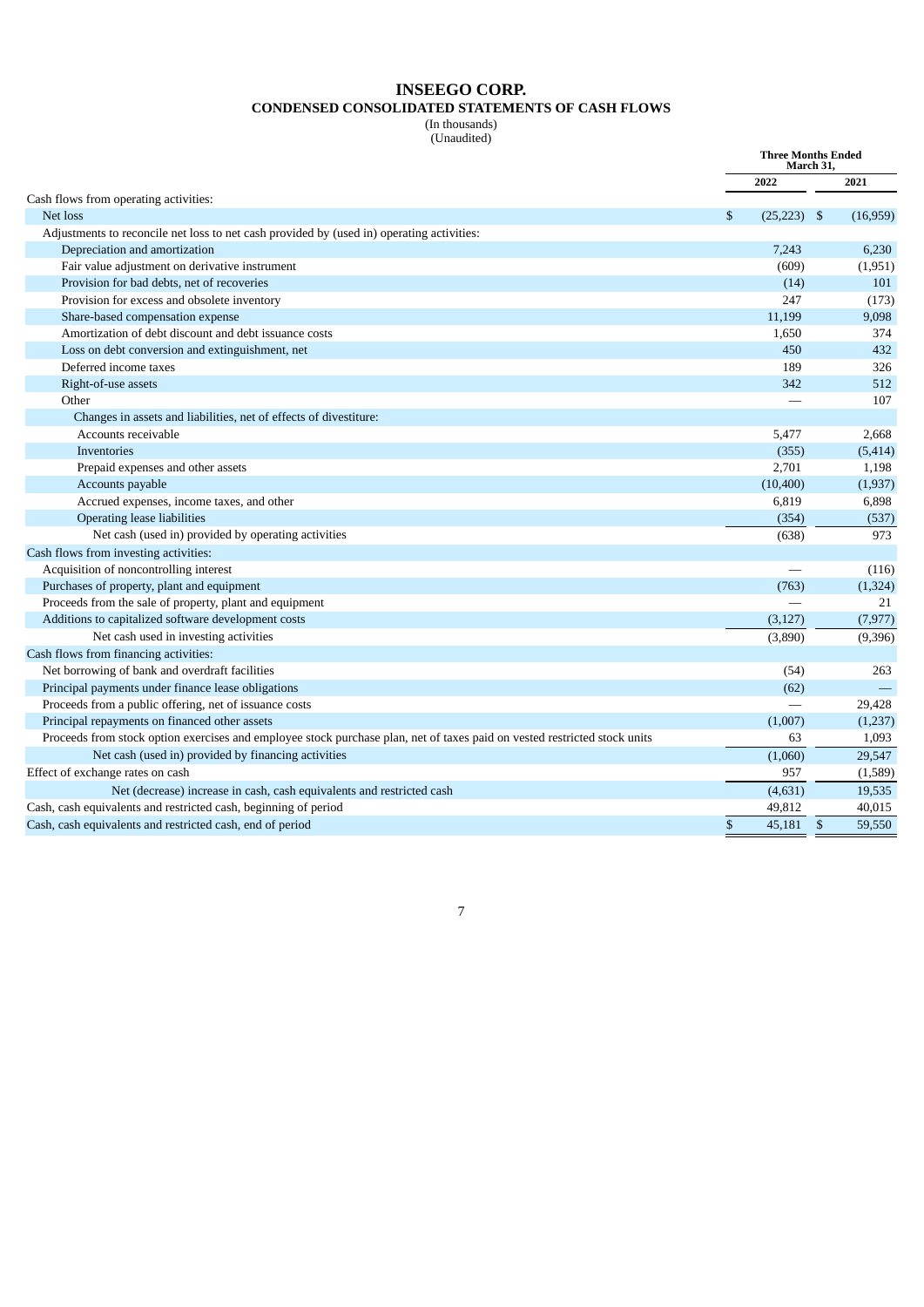## **INSEEGO CORP.**

**Reconciliation of GAAP Net Loss Attributable to Common Shareholders to Non-GAAP Net Loss**

(In thousands, except per share data) (Unaudited)

|                                                               |  | <b>Three Months Ended</b><br>March 31, 2022 |                           |
|---------------------------------------------------------------|--|---------------------------------------------|---------------------------|
|                                                               |  | <b>Net Loss</b>                             | <b>Net Loss Per Share</b> |
| GAAP net loss attributable to common shareholders             |  | $(25,884)$ \$                               | (0.24)                    |
| Adjustments:                                                  |  |                                             |                           |
| Preferred stock dividends <sup>(a)</sup>                      |  | 661                                         | 0.01                      |
| Share-based compensation expense                              |  | 11,199                                      | 0.10                      |
| Purchased intangibles amortization                            |  | 564                                         | 0.01                      |
| Debt discount and issuance costs amortization <sup>(b)</sup>  |  | 1,650                                       | 0.02                      |
| Fair value adjustment on derivative instrument <sup>(c)</sup> |  | (609)                                       | (0.01)                    |
| Loss on debt conversion and extinguishment <sup>(d)</sup>     |  | 450                                         |                           |
| Other <sup>(e)</sup>                                          |  | (109)                                       |                           |
| Non-GAAP net loss                                             |  | $(12,078)$ \$                               | (0.11)                    |
|                                                               |  |                                             |                           |

(a) Includes accrued dividends on Series E Preferred Stock.

(b) Includes the debt discount and issuance costs amortization related to the 2025 Notes and a one-time prior period adjustment.

(c) Includes the fair value adjustment related to the Company's interest make-whole derivative instrument.

(d) Includes the loss on debt conversion and extinguishment related to prior period as a result of a one-time adjustment.

(e) Primarily includes a benefit recorded related to non-recurring legal settlements.

See "Non-GAAP Financial Measures" for information regarding our use of Non-GAAP financial measures.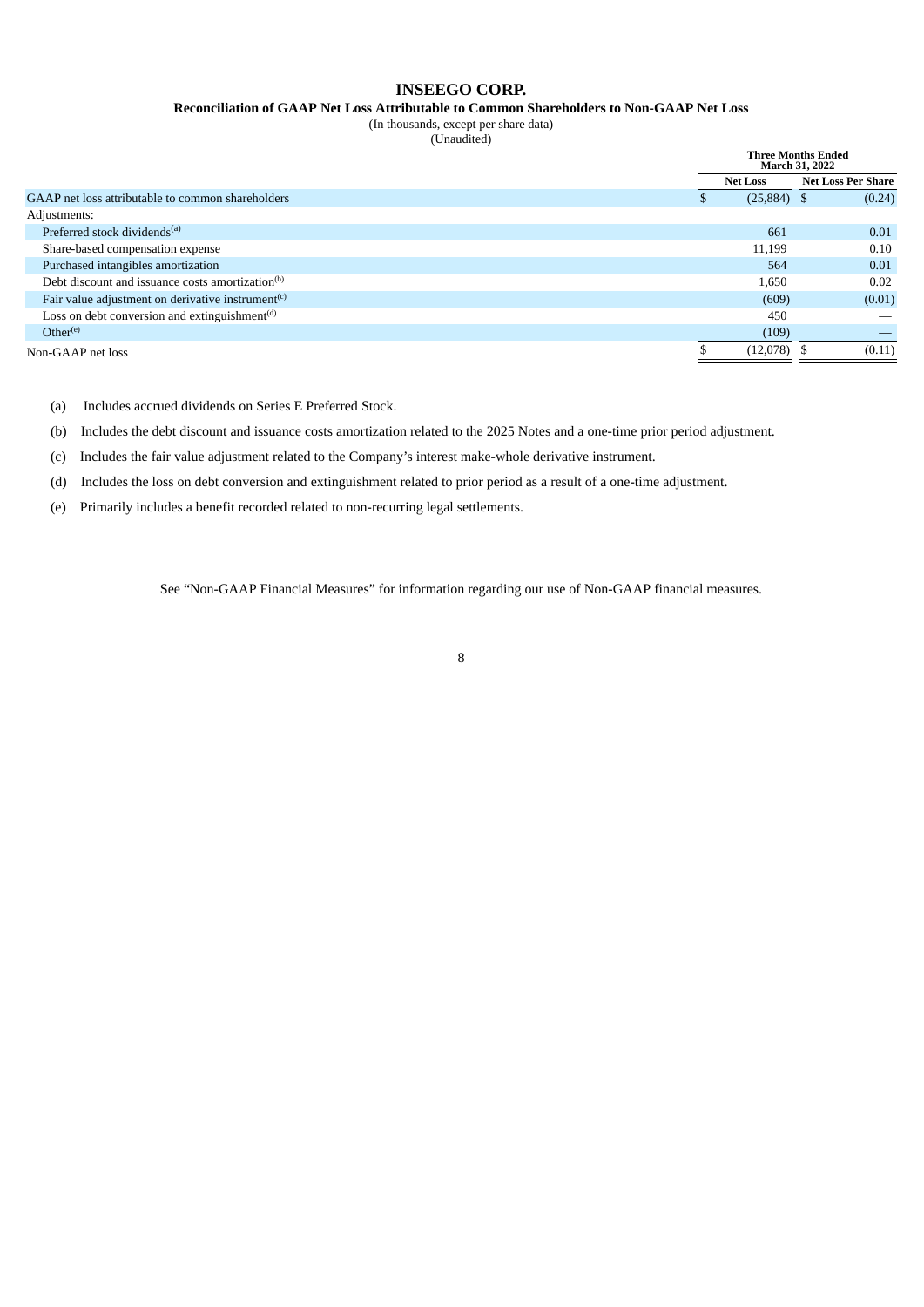## **INSEEGO CORP.**

**Reconciliation of GAAP Operating Costs and Expenses to Non-GAAP Operating Costs and Expenses**

Three Months Ended March 31, 2022

(In thousands)

(Unaudited)

|                                             | GAAP |        | Share-based<br>compensation expense |        | <b>Purchased</b><br>intangibles<br>amortization |     |    | <b>Non-GAAP</b> |
|---------------------------------------------|------|--------|-------------------------------------|--------|-------------------------------------------------|-----|----|-----------------|
| Cost of net revenues                        |      | 46,136 |                                     | 1,415  | . TD                                            | 120 | ٨D | 44,601          |
| Operating costs and expenses:               |      |        |                                     |        |                                                 |     |    |                 |
| Research and development                    |      | 18,560 |                                     | 4,070  |                                                 |     |    | 14,490          |
| Sales and marketing                         |      | 9,773  |                                     | 2,043  |                                                 |     |    | 7,730           |
| General and administrative                  |      | 8,238  |                                     | 3,671  |                                                 |     |    | 4,567           |
| Amortization of purchased intangible assets |      | 444    |                                     |        |                                                 | 444 |    |                 |
| Total operating costs and expenses          |      | 37,015 | c                                   | 9,784  |                                                 | 444 |    | 26,787          |
| Total                                       |      |        |                                     | 11,199 |                                                 | 564 |    |                 |

See "Non-GAAP Financial Measures" for information regarding our use of Non-GAAP financial measures.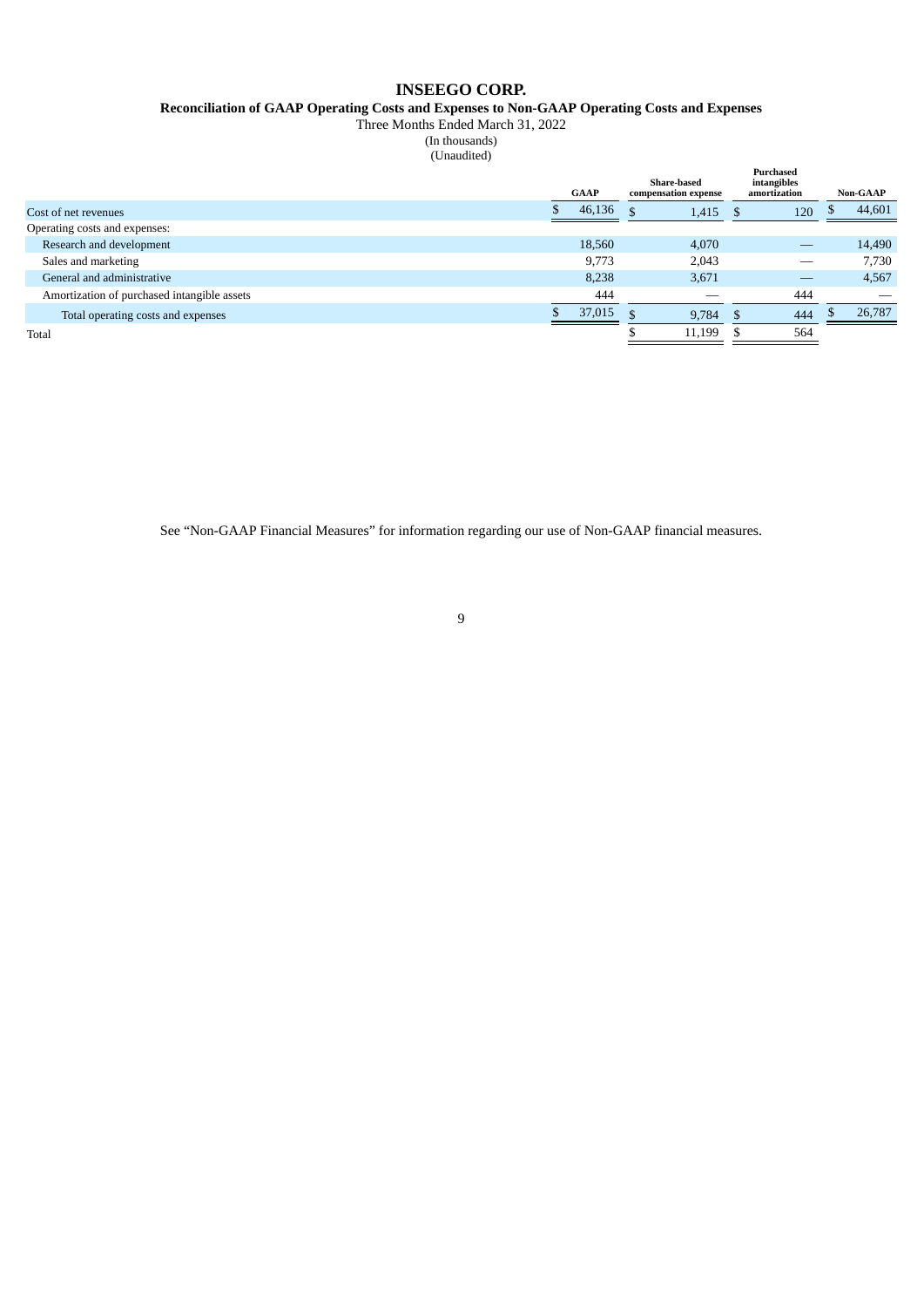## **INSEEGO CORP.**

**Reconciliation of GAAP Net Loss Attributable to Common Shareholders to Adjusted EBITDA**

(In thousands) (Unaudited)

|                                                           | <b>Three Months Ended</b><br><b>March 31, 2022</b> |
|-----------------------------------------------------------|----------------------------------------------------|
| GAAP net loss attributable to common shareholders         | (25, 884)                                          |
| Preferred stock dividends <sup>(a)</sup>                  | 661                                                |
| Income tax provision                                      | (322)                                              |
| Depreciation and amortization                             | 7,243                                              |
| Share-based compensation expense                          | 11,199                                             |
| Fair value adjustment of derivative <sup>(b)</sup>        | (609)                                              |
| Interest expense, net(c)                                  | 2,923                                              |
| Loss on debt conversion and extinguishment <sup>(d)</sup> | 450                                                |
| Other <sup>(e)</sup>                                      | 1,059                                              |
| <b>Adjusted EBITDA</b>                                    | (3,280)                                            |

(a) Includes accrued dividends on Series E Preferred Stock.

(b) Includes the fair value adjustment related to the Company's interest make-whole derivative instrument.

(c) Includes interest expense including debt discount and issuance costs amortization related to the 2025 Notes and a one-time prior period adjustment.

(d) Includes the loss on debt conversion and extinguishment related to prior period as a result of a one-time adjustment.

(e) Includes a benefit recorded related to non-recurring legal settlement and foreign exchange gains and losses.

See "Non-GAAP Financial Measures" for information regarding our use of Non-GAAP financial measures.